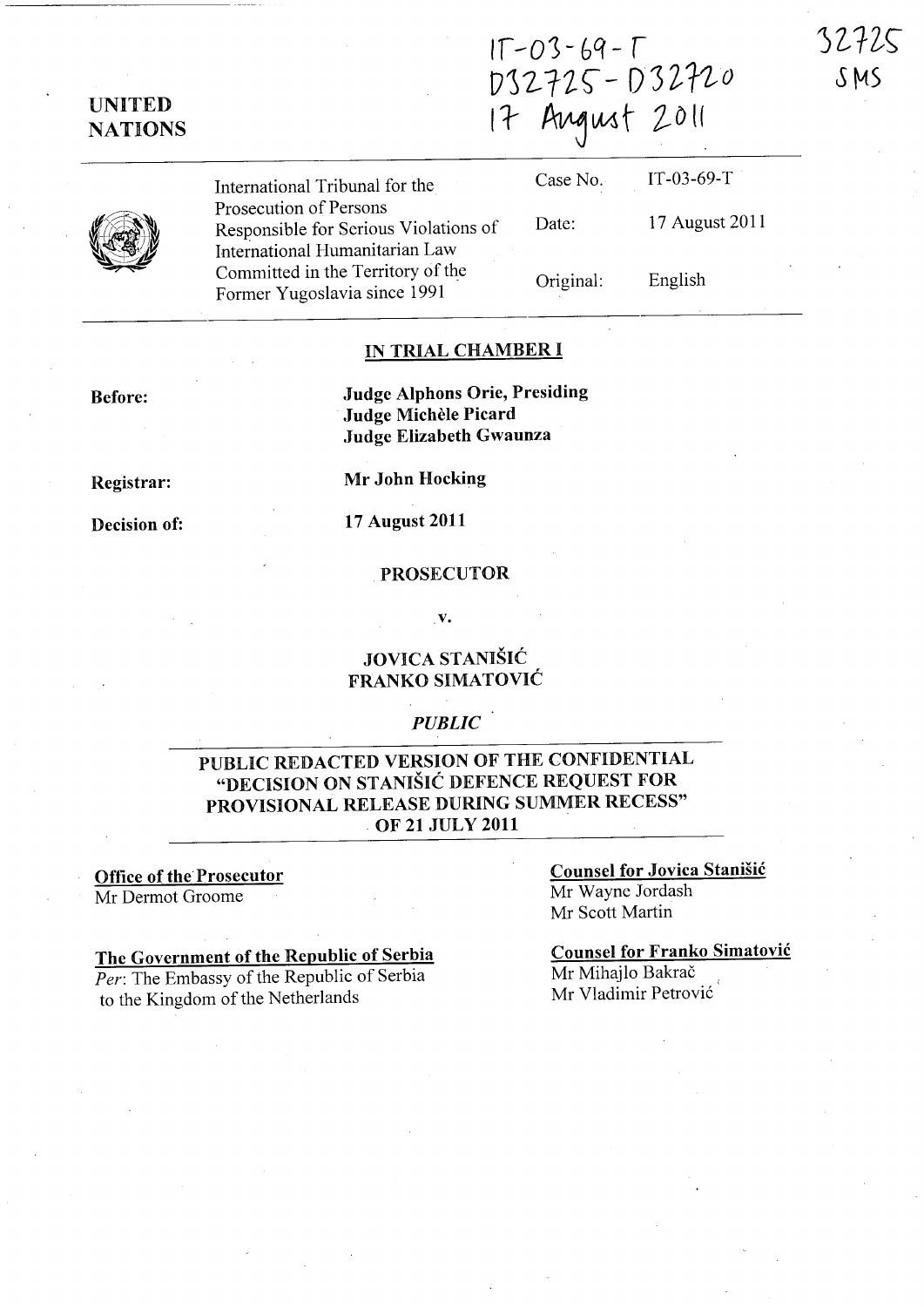## I. PROCEDURAL HISTORY

1. On 7 July 2011, the Stanišić Defence filed a request for provisional release during the summer recess ("Request").<sup>1</sup> Annexed to the Request, the Stanisic Defence submitted the guarantees of the Government of the Republic of Serbia dated 30 June 2011 ("Serbian Guarantees") and a personal guarantee and waiver of doctor-patient privilege by the Accused ("Accused's Personal Guarantee and Waiver").<sup>2</sup> On the same day, the Chamber decided that the deadline for responding to the Request would be shortened to 14 July 2011 and informed the parties accordingly through an informal communication. On 14 July 2011, the Prosecution responded ("Response"), opposing the Request.<sup>3</sup> On the same day, the Prosecution filed an Addendum to its Response ("Addendum").<sup>4</sup> On 15 July 2011, the Tribunal's Host State filed a letter pursuant to Rule 65 (B) of the Rules of Procedure and Evidence ("Rules"), stating that it did not oppose the Request.<sup>5</sup> On 18 July 2011, the Stanišić Defence requested leave to reply, which the Chamber granted on the same day.<sup>6</sup> On 19 July 2011, the Stanisić Defence replied to the Response and the Addendum ("Reply").<sup>7</sup>

# II. SUBMISSIONS OF THE PARTIES

2. The Stanišić Defence submits that the Accused poses no danger to victims or witnesses and that there is no risk that he would abscond.<sup>8</sup> The Stanisic Defence further submits that during previous periods of provisional release, the Accused complied with the conditions of the health monitoring protocol and returned to the Tribunal without incident.<sup>9</sup> The Stanišić Defence submits that provisional release is likely to improve the Accused's health and enable him to recover from the preceding trial schedule.<sup>10</sup> With regard to the Accused's encounters with Witness Mile Bosnić, the Stanišić Defence submits that these appear to have been brief and accidental.<sup>11</sup> The Stanišić Defence contends that the witness's testimony does not support that the Accused discussed his case

Urgent Stanisic Request for Provisional Release During the Summer Judicial Recess, 7 July 2011 (Confidential).  $\overline{1}$ 

 $\overline{2}$ Request, Confidential Annexes A and B.

Prosecution Response to Urgent Stanišić Request for Provisional Release During the Summer Judicial Recess, 14  $\overline{\mathbf{3}}$ July 2011 (Confidential).

Addendum to Prosecution Response to Urgent Stanišić Request for Provisional Release During the Summer  $\overline{4}$ Judicial Recess, 14 July 2011 (Confidential).

Letter of the Ministry of Foreign Affairs of the Kingdom of the Netherlands on Provisional Release for Mr Jovica 5 Stanišić, 15 July 2011 (Confidential).

<sup>6</sup>  Stanisic Defence Application for Leave to Reply to the Prosecution's Response and Addendum to the Urgent Stanisic Request for Provisional Release During the Summer Judicial Recess, 18 July 2011 (Confidential); T. 12954.

Stanisic Defence Reply to the Prosecution's Response and Addendum to the Urgent Stanisic Request for  $\mathbf 7$  . Provisional Release During the Summer Judicial Recess, 19 July 2011 (Confidential). .

Request, para. 7. .

Request, para. 9; Reply, para. 6.

 $^{10}$  Reply, para. 6.

 $11$  Reply, paras 11, 13-14.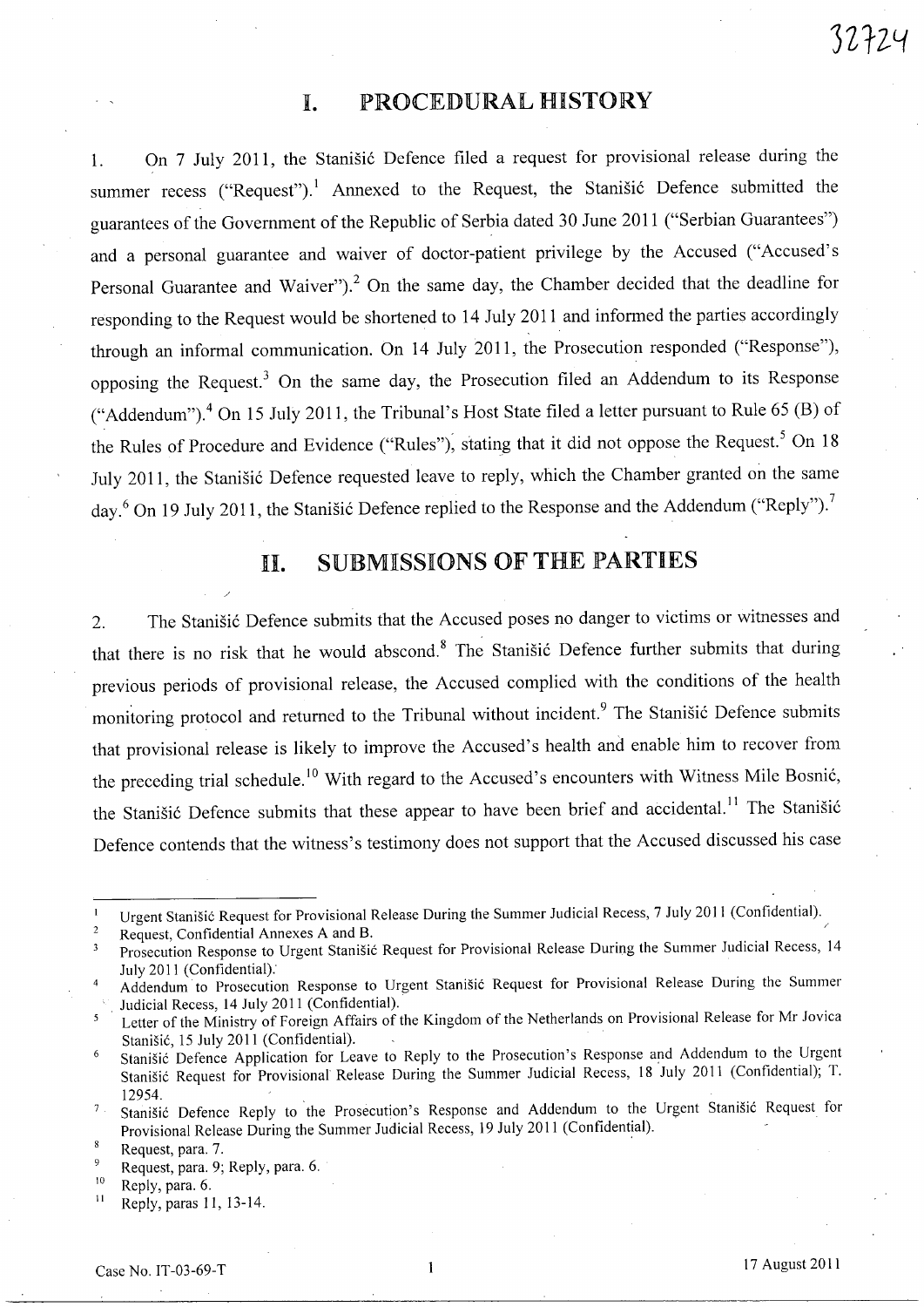with the witness, only that they exchanged greetings.<sup>12</sup> The Stanisic Defence points out that the Prosecution failed to ask the witness for further details regarding the encounters during his testimony. $^{13}$ 

3. The Stanišić Defence argues that provisional release would facilitate the ongoing preparation of the Defence case, as the Accused's condition has made it impossible for him to provide instructions regarding a large number of documents.<sup>14</sup> According to the Stanišić Defence, progress was made during the Accused's previous provisional release and a grant of provisional release during the summer recess would allow the Defence to complete further essential tasks and thereby ensure the Accused's right under Article 21 (4) (b) of the Statute of the Tribunal to have adequate time and facilities for the preparation of his defence.<sup>15</sup> The Stanišić Defence contends that the Appeals Chamber's jurisprudence requiring compelling humanitarian grounds for provisional release at the post-Rule 98 *bis* stage of the proceedings should not apply where provisional release is needed to ensure the Accused's rights under Article 21 of the Statute of the Tribunal.<sup>16</sup>

4. With regard to compelling humanitarian grounds, the Stanišić Defence contends that the Accused's 13-year-old son [REDACTED].<sup>17</sup> In support of this contention, the Stanišić Defence submits a [REDACTED].<sup>18</sup> The Stanišić Defence argues that a brief visit by the Accused would [REDACTED].<sup>19</sup> The Stanišić Defence further submits that the Accused [REDACTED].<sup>20</sup>

5. The Prosecution submits that there is an increased risk of flight following the Chamber's oral decision under Rule 98 *bis* of the Rules that there is evidence capable of supporting a conviction against the Accused.<sup>21</sup> The Prosecution submits that Witness Mile Bosnić's testimony indicates that the Accused met the Witness on at least one occasion in or after 2003 while the Accused was on provisional release, in violation of the conditions of his provisional release, namely that he not have any contact with any potential witness.<sup>22</sup>

6. The Prosecution further submits that the recent developments related to the Accused's [REDACTED] militate against granting provisional release, particularly for the long period of time

14 Request, paras 11-12.

- 16 Request, paras 6, 13-14.
- <sup>17</sup> Request, para. 16; Reply, para. 7.
- 18 Request, Confidential Annex D.
- $19$  Request, para. 16.
- $20$  Request, paras 10, 15.
- 21 Response, paras 5-6.

<sup>&</sup>lt;sup>12</sup> Reply, paras 9, 12-14.

<sup>&</sup>lt;sup>13</sup> Reply, paras 9, 12.

 $15$  Ibid.

<sup>22</sup> Addendum, paras 1-4.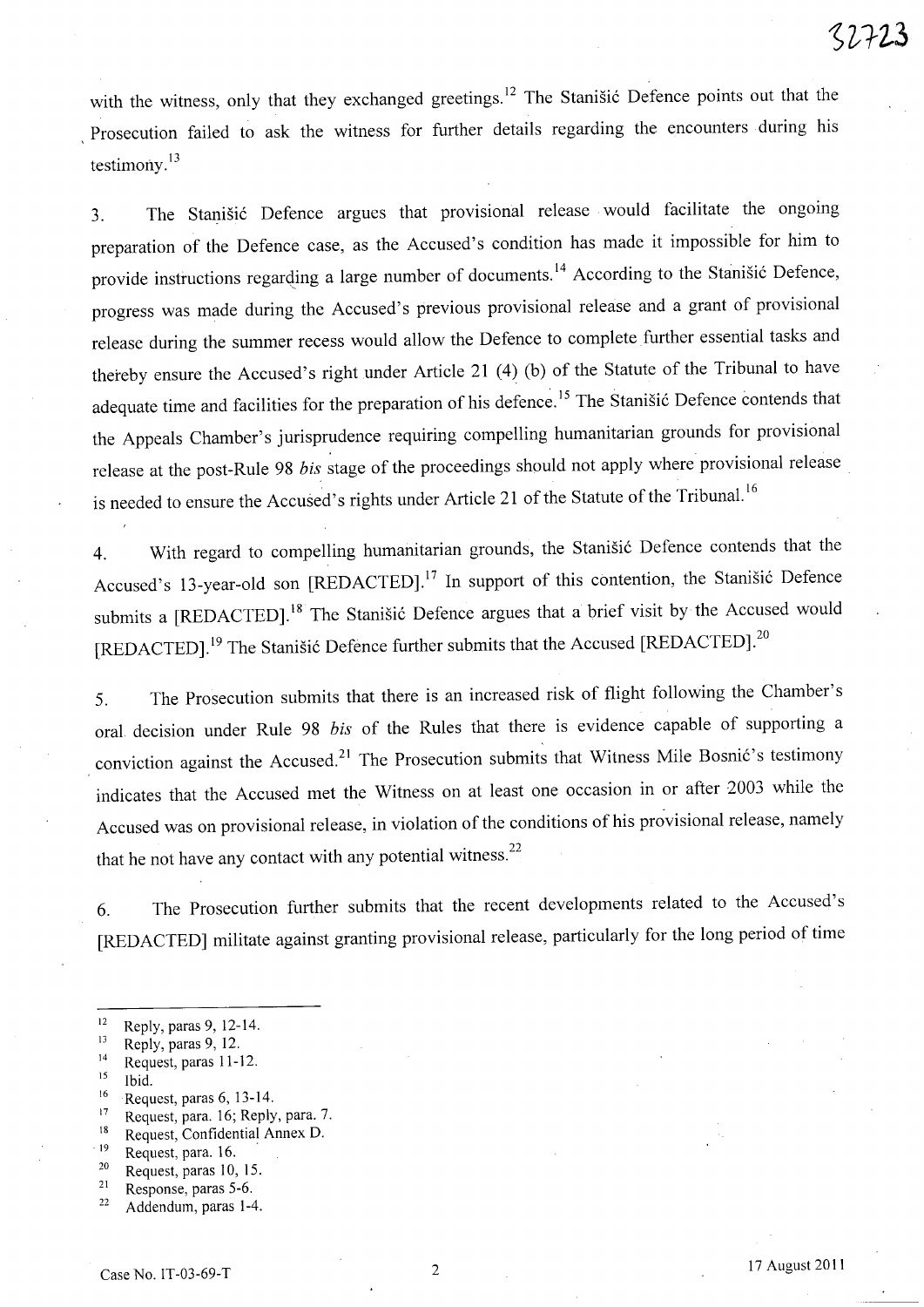requested.<sup>23</sup> The Prosecution points out that the Chamber has previously held that neither the preparation of the defence case nor the effect on the Accused's mental state constitute compelling humanitarian grounds.<sup>24</sup> The Prosecution finally argues that, while the Accused's absence may be difficult for his son, this applies to any family member of an incarcerated person and so cannot constitute compelling humanitarian grounds in the sense of the Tribunal's jurisprudence.<sup>25</sup> Moreover, according to the Prosecution, insofar as [REDACTED], these concerns would not be ameliorated by granting the Accused provisional release.<sup>26</sup>

# III. APPLICABLE LAW

7. The Chamber recalls and refers to the applicable law governing provisional release and provisional release procedures as set out in its previous decisions, including with regard to the post-Rule 98 *bis* stage of the proceedings. <sup>27</sup>

## IV. DISCUSSION

8. As to whether the Accused, if released, will return for trial, the Chamber recalls the discussion in its previous decisions.<sup>28</sup> The Chamber has not received information indicating a change of circumstances in this regard. In this respect, the Chamber has considered the post-Rule *98 bis* stage of the proceedings. This change does not give rise to a reasonable fear that the Accused will attempt to abscond. Further, the Chamber considers and gives appropriate weight to the Serbian Guarantees. Consequently, the Chamber remains satisfied that the Accused, if provisionally released, would appear for trial.

9. As to whether the Accused, if released, will pose a danger to any victim, witness, or other person, the Chamber recalls the analysis in its previous decisions. 29 The Chamber has not received information indicating a change of circumstances in this regard. In this respect, the Chamber has

 $^{26}$  Ibid.

<sup>23</sup> Response, paras 7-9.

<sup>&</sup>lt;sup>24</sup> Response, para. 12.

 $25$  Response, para. 13.

<sup>27</sup>  See Decision on Urgent Stanisic Motion for Provisional Release, 10 December 2010 (Confidential) ("Decision of 10 December 2010"), para. 5; Decision on Urgent Stanisic Defence Motion for Provisional Release, 31 March 2010 (Confidential) ("31 March 2010 Decision"), paras 19-21; Decision on Simatovi6 Defence Motion Requesting Provisional Release during the Winter Court Recess, 15 December 2009, paras 11-12; Decision on Simatović Defence Motion Requesting Provisional Release, 15 October 2009, paras 10-12.

<sup>28</sup>  Decision on Urgent Stanišić Request for Provisional Release, 21 April 2011 (Confidential) ("Decision of 21 April 2011"), para. 10; Decision on Urgent Stanišić Motion for Provisional Release, 8 March 2011 (Confidential) ("Decision of 8 March 2011"), para. 7; Decision of 10 December 2010, para. 6; Decision on Urgent Stanisic Defence Motion for Provisional Release on Humanitarian and Compassionate Grounds (Confidential), 16 August 2010 ("16 August 2010 Decision"), para. 5; Decision on Urgent Stanišić Defence Motion for Provisional Release, 22 July 2010 ("22 July 2010 Decision"), para. 6; 31 March 2010 Decision, paras 23-24.

 $29$ 31 March 2010 Decision, para. 26; see also 16 August 2010 Decision, para. 6 and 22 July 2010 Decision, para. 7.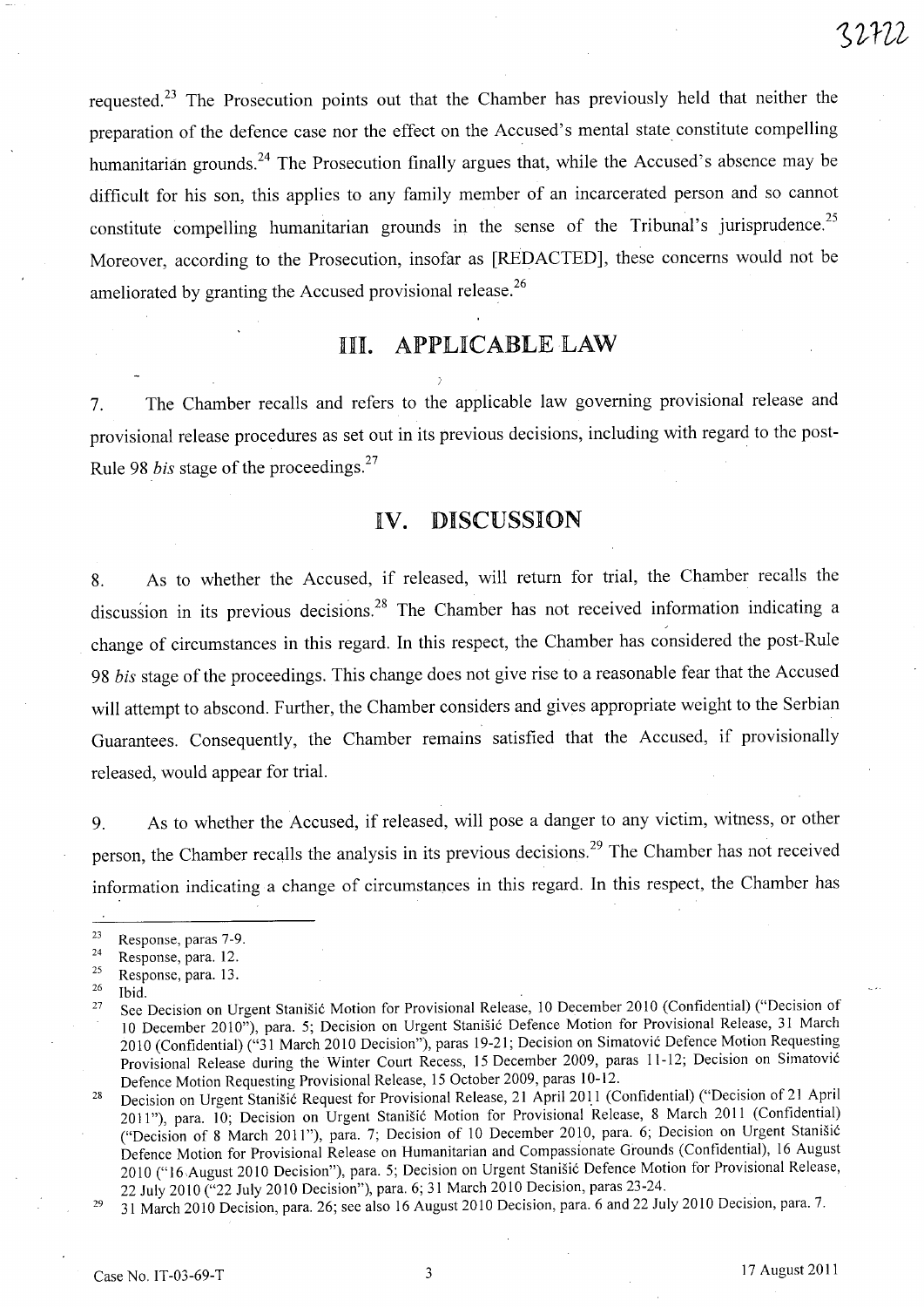considered Witness Mile Bosnic's testimony that on one occasion in or after 2003, at a meeting with a member of the Accused's Defence team, he briefly met and exchanged greetings with the Accused, who was passing by and who said that he was on leave and would return to The Hague.<sup>30</sup> The Chamber considers that this encounter appears to have been very brief and was apparently unplanned. Further, the Accused does not appear to have discussed his case with the witness. The information does not establish whether it was foreseeable to the Accused at the time of the encounter that Mile Bosnic was being or would be considered a potential Defence witness. The Chamber finds that the limited information before it in relation to this encounter does not give rise to a reasonable fear that the Accused, if released, would pose a danger to any victim, witness, or other person. Nor does the information establish that the Accused violated the conditions of a prior provisional release.

10. . At the post-Rule 98 *bis* stage of the proceedings, a Chamber should not grant provisional release unless compelling humanitarian grounds are present that tip the balance in favour of allowing provisional release. The Stanisic Defence has argued that this requirement could conflict with the Accused's right to adequate time and facilities for the preparation of his defence. The Chamber has previously recognized that the Accused's presence in Belgrade would be convenient for the Defence's work.<sup>31</sup> At the same time, the Chamber remains unconvinced that the Accused's presence in Belgrade, rather than in The Hague, is essential to providing input or instructions to the Defence.<sup>32</sup> Consequently, the Chamber finds that provisional release is not required to ensure the Accused's rights under Article 21 (4) of the Statute.

11. In respect of the Accused's mental state, the Chamber considers that [REDACTED].<sup>33</sup> [REDACTED].<sup>34</sup> While the Chamber recognizes that provisional release may prove beneficial to the Accused's mental state, it is not convinced that this circumstance presents a compelling humanitarian ground which tips the balance in favour of provisional release.

12. With regard to the Accused's son, the Chamber has reviewed [REDACTED]. [REDACTED].<sup>35</sup> [REDACTED].<sup>36</sup> The Chamber accepts that the Accused's illness and detention have a strong negative impact on the [REDACTED]. In light of the Accused's son's age, [REDACTED] could constitute compelling humanitarian grounds which tip the balance in favour of the Accused's provisional release. However, [REDACTED]. [REDACTED]. [REDACTED].

<sup>30</sup> T. 12852-12853.

<sup>&</sup>lt;sup>31</sup> Decision of 21 April 2011, para. 13; Decision of 8 March 2011, para. 14.

 $32$  Ibid.

<sup>33</sup> RMO Reports of 6, lO, 17, 25, and 31 May 2011, 7, 14, 22, and 29 June 2011, 5, 12, and 20 July 2011.

<sup>34</sup> Registry Submission of Medical Report, 14 July 2011.

<sup>35</sup> Request, Confidential Annex D.